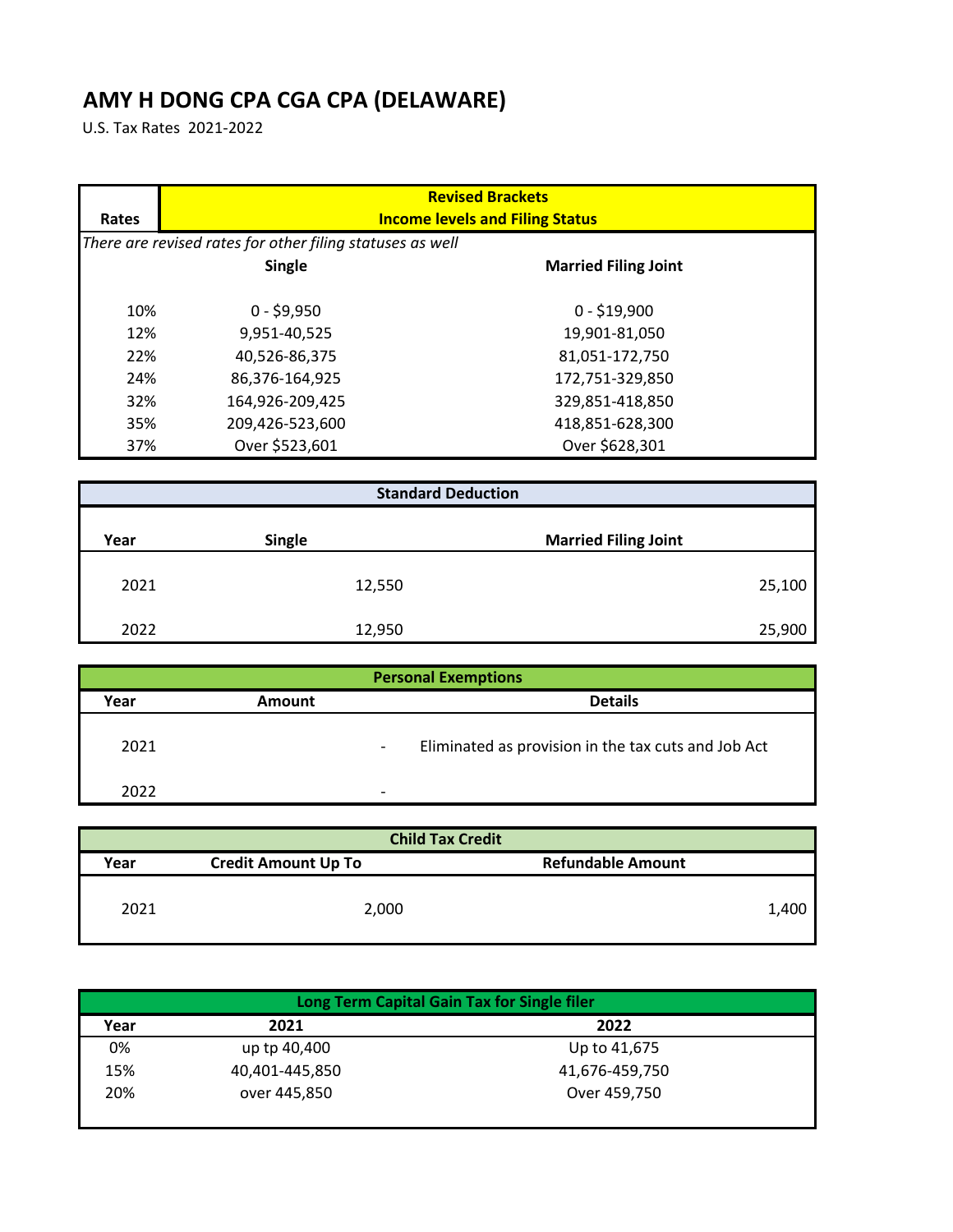| <b>Mortgage Interest Deductions</b> |                                                                     |                                                                                                                                      |  |
|-------------------------------------|---------------------------------------------------------------------|--------------------------------------------------------------------------------------------------------------------------------------|--|
| Year                                | Amount                                                              | <b>Details</b>                                                                                                                       |  |
| 2021                                | Interest deductible for mortgage<br>acquisition debt up \$1,000,000 | for your primary home or second home                                                                                                 |  |
| 2017                                | Home Equity Loan Interest                                           | Deductible                                                                                                                           |  |
| 2018                                | Interest deductible for mortgage<br>acquisition debt up \$750,000   | For mortgage acquired starting in 2018. May be<br>exceptions if you are already in a binding contract before<br>December 15th, 2017. |  |
|                                     | 2018 Home Equity Loan Interest                                      | No longer Deductible. May be exceptions if you are<br>already in a binding contract before December 15th,<br>2017.                   |  |

| Miscellaneous itemized deductions that are subject to 2% floor are repealed  |  |
|------------------------------------------------------------------------------|--|
| Unreimbursed employee expenses - job travel, union dues, job education, etc. |  |
| Legal fees                                                                   |  |
| <b>Tax Preparation fees</b>                                                  |  |
| Investment fees, safe deposit box, etc.                                      |  |

|                                      | <b>Education</b> |
|--------------------------------------|------------------|
| 2021 American Opportunity Tax Credit | 2500             |
| 2021 Lifetime Learning Credit        | 2000             |

| 401(K)                          |        |
|---------------------------------|--------|
| 2021 Deferal limits for 401 (k) | 19,500 |
| 2022 Simple 401(K)              | 13,500 |

| Alimony - Rules take effect in 2019                                     |
|-------------------------------------------------------------------------|
| The spouse who pays alimony is no longer allowed an income adjustment.  |
| the recipient who receives alimony no longer has to claim it as income. |

| <b>Federal Estate Tax</b> |                                  |                                   |
|---------------------------|----------------------------------|-----------------------------------|
|                           | <b>Exemption Amount - Single</b> | <b>Exemption Amount - Married</b> |
| 2021                      | 11.7 Million                     | 11.7 $*2$ Million                 |
| 2022                      | 12.06 Million                    | 12.06*2 Million                   |